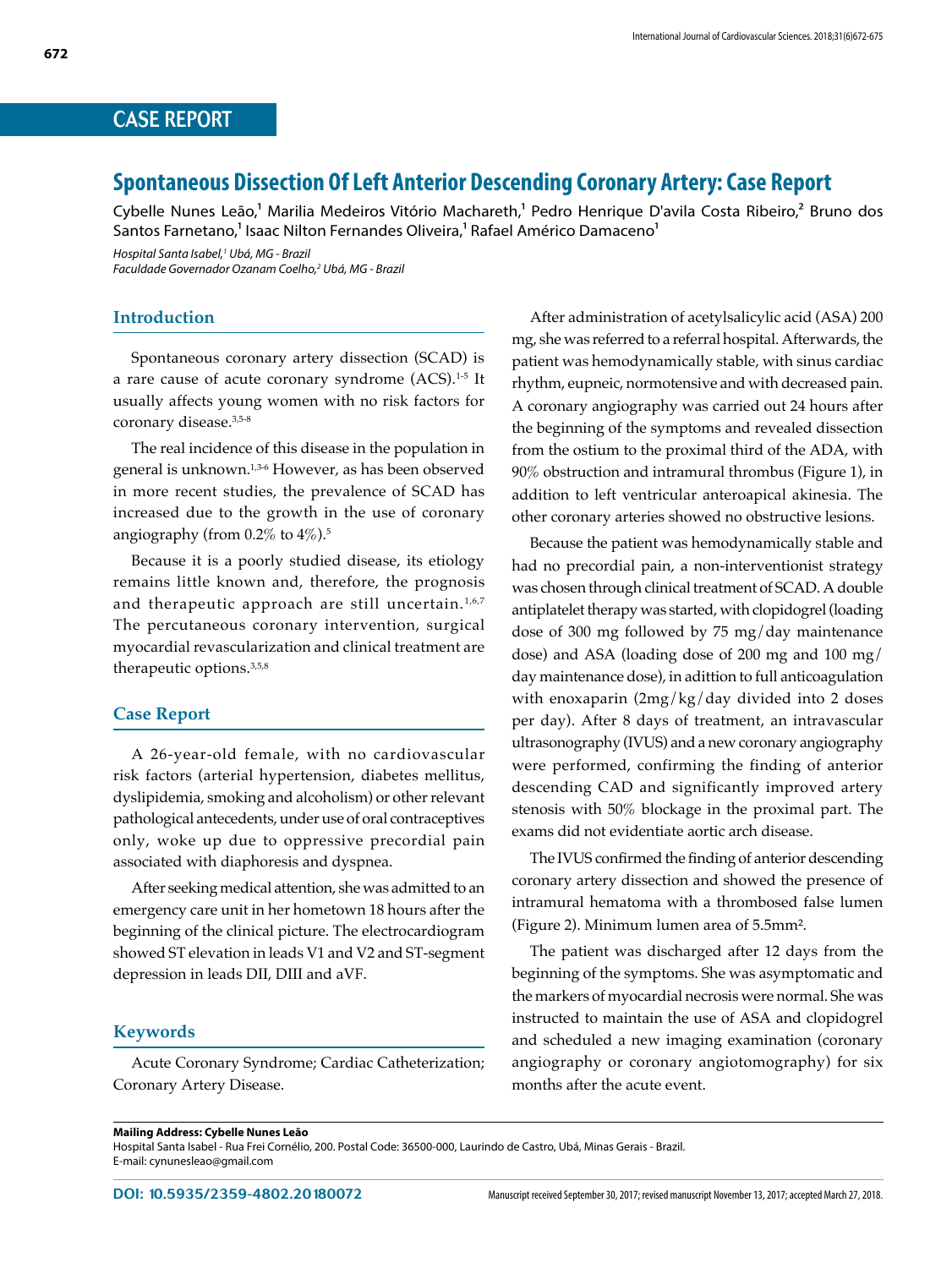**673**





## **Discussion**

The SCAD is a rare manifestation, which may present with all the clinical symptoms of ACS, including sudden death.<sup>5-7</sup> In patients with SCAD, in addition to the symptoms of ACS, in up to 50% of cases, the ECG shows ST elevation and significantly elevated troponin.<sup>2</sup> However, due to the rarity of this disease, it is usually forgotten as a differential diagnosis in ACS and, in most cases (70%), the diagnosis is made by necropsy, in such a way that its real incidence is underestimated.<sup>1,3,4,9</sup>

There is a marked predominance in women, with a proportion of 3 to 1 compared to men. About one-third of cases occur during pregnancy or in the puerperal period.7 However, Yip and Saw1 suggest, in their study, these data might have been biased in older studies, since they present selective case reports of high morbidity and mortality.

In women, dissections usually occur when they are young, with a mean age of 40 years, with no risk factors for ACS, and mostly affect the left coronary artery.3,5,7,9 In men, the impairment occurs at a higher age range, sometimes associated with the presence of risk factors for coronary artery disease, with a predominant involvement of the right coronary artery.7 In general, the anterior descending artery is affected in up to 75% of cases.3,5,7,9

Because it is a rare disease, the best treatment approach for SCAD has not been defined yet, since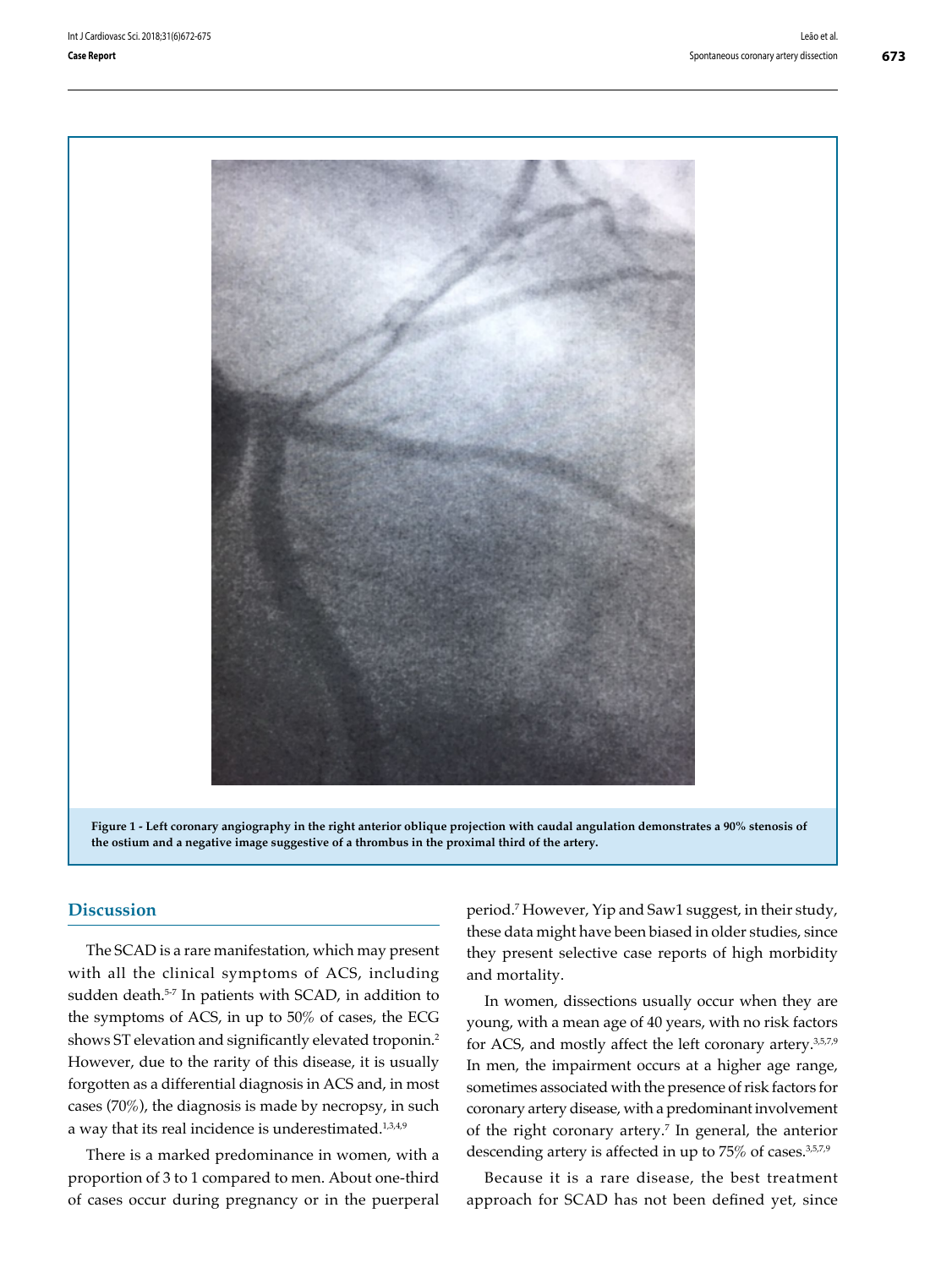

data on different therapeutic strategies are scarce and the decisions remain largely empirical.<sup>6-8</sup> Intracoronary imaging techniques, such as the IVUS and optical coherence tomography, are crucial to establish the diagnosis, therapeutic decisions and prognosis.3,5,9 Through retrospective studies, it is possible to observe that adequate treatment varies depending on the clinical severity of the disease, considering the persistence or the relief of the symptoms of ischemia, the patient's hemodynamic condition, the myocardium area at risk, the extension of the dissection, the number of arteries involved and the distal coronary flow.4,7,9

Saw et al.,<sup>3</sup> in a revision study, designed an algorithm for the management of patients with SCAD, presenting the following basic concepts: 1) The conservative therapy is performed in stable patients, who are monitored in hospital

from 3 to 5 days; 2) The revascularization, including coronary percutaneous intervention, if possible, should be considered for those with high-risk characteristics; 3) The use of intra-aortic balloon, oxygenation by extracorporeal membrane, left ventricular assist device or implantable cardioverter defibrillators should be considered in hemodynamically unstable patients.

In spite of its rarity, SCAD is an important cause of ACS and should always be considered in the differential diagnosis, particularly when it occurs in young healthy women. Intracoronary imaging can be used both to confirm the diagnosis and to guide the treatment decisions and, in combination with data provided by previous studies, help to define a more adequate therapeutic strategy, according to each type of disease presentation.